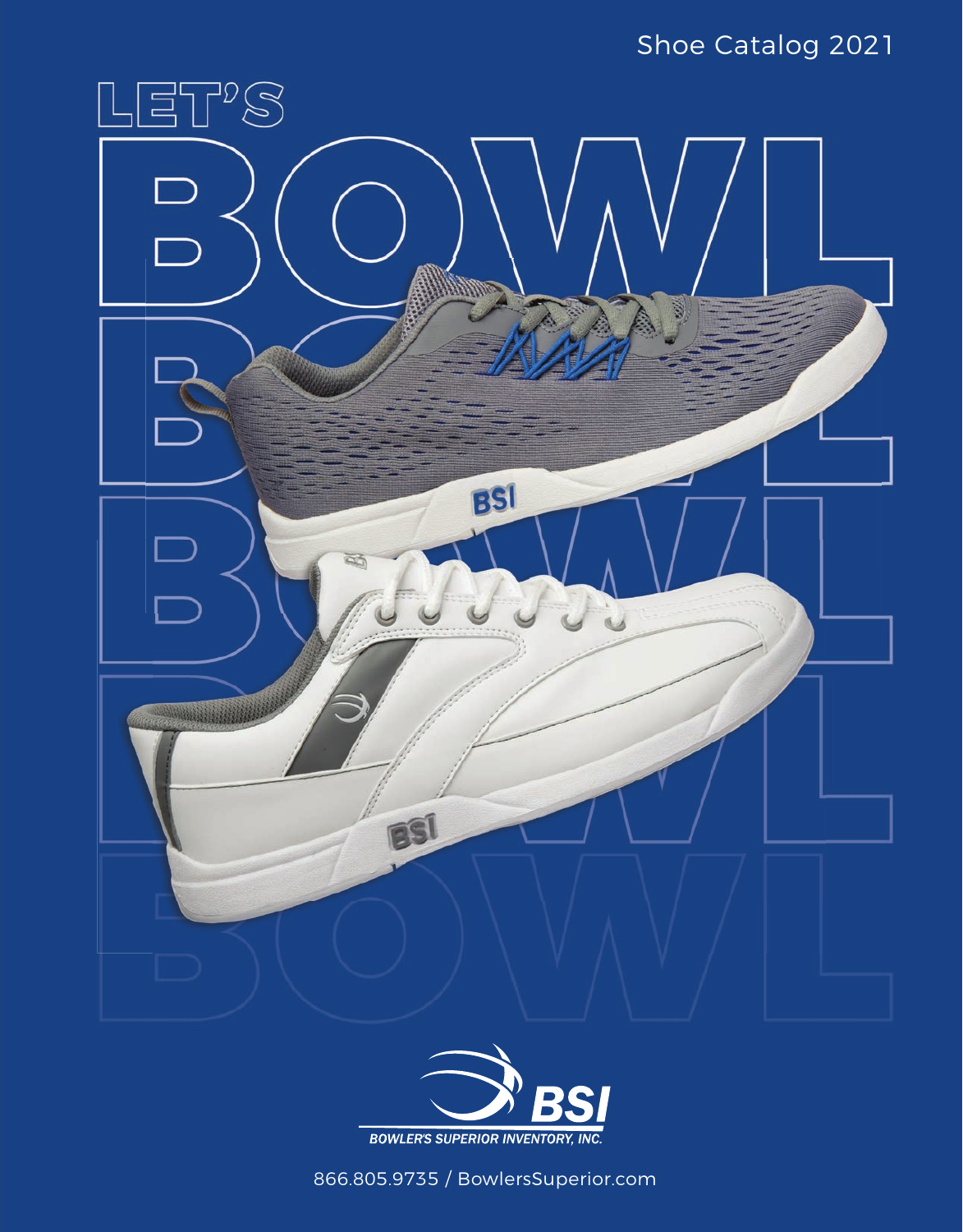*Sizes: 6-12, 13, 14, 15, 16 Color: Black w/Royal*

- Lightweight Durable Rubber Outsole
- Action Leather Upper
- **Smooth Slide Sole**
- Common Sliding Sole
- • Microfiber Sliding Sole
- Extra Plush Insole/Sock Lining

#### *Sizes: 7-12, 13, 14, 15, 16 Color: Black*

- Sport Leather Uppers
- Padded Tongue And Collar
- Glued Slide Sole
- Common Sliding Sole
- Lightweight EVA Midsole

#### **MEN'S CLASSIC BSI #751**

*Sizes: 6-12, 13, 14, 15, 16 Color: Black w/Orange* **(Same Features as #581)**

*Sizes: 6-12, 13, 14, 15, 16 Color: White w/Gray*

- Lightweight Durable Rubber Outsole
- Action Leather Upper
- **Smooth Slide Sole**
- Common Sliding Sole
- • Microfiber Sliding Sole
- Extra Plush Insole/Sock Lining

# **BSI**



# **MEN'S CLASSIC**







### **MEN'S SPORT BSI #580**

#### **MEN'S SPORT BSI #581**

 $\mathcal{D}$   $\mathcal{B}$ 

**MEN'S SPORT BSI #582**



## *Sizes: 6-12, 13, 14, 15, 16*

- *Color: Black w/Silver Logo* • Lightweight Durable Rubber
- **Outsole**
- Action Leather Upper
- Common Sliding Sole
- Microfiber Sliding Sole
- Extra Plush Insole/Sock Lining

#### **MEN'S SPORT BASIC #521**

## *Sizes: 12, 13, 1, 2, 3, 4, 5 Color: White w/Royal Blue Logo* **(Same Features as #521)**

**BOY'S SPORT BSI**



**#532**

*Sizes: 12, 13, 1, 2, 3, 4, 5 Color: Black w/Red Logo* **(Same Features as #521)**

ନ୍ତ<br>ଜ୍ୟ

#### **BOY'S SPORT BSI #533**

#### *Sizes: 5-10, 11*

- *Color: White w/Purple*
- Sport Leather Uppers
- Padded Tongue And Collar
- Glued Slide Sole
- Common Sliding Sole
- Lightweight EVA Midsole

#### **WOMEN'S CLASSIC BSI #460**

*Sizes: 5-10, 11* 

*Color: Black w/Purple* **(Same Features as #460)**



#### **WOMEN'S CLASSIC BSI #654**